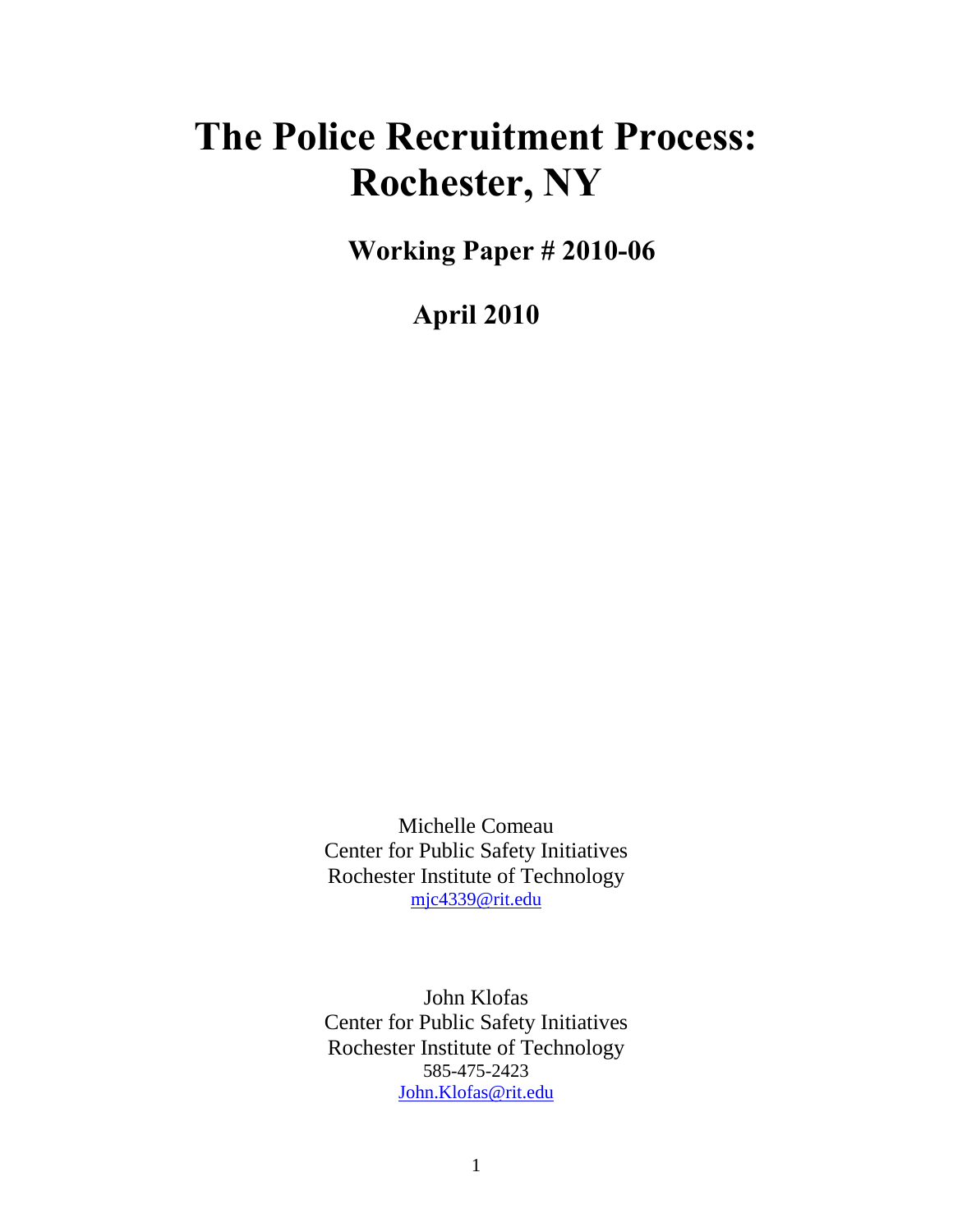## **Abstract**

The last few decades have brought about a renaissance in the police recruitment process. With the near universal use of Civil Service Exams, physical agility exams, psychological testing, background investigations and the burgeoning use of assessment centers and other elaborate means of assessment, candidates now undergo a process far more sophisticated than that of prior decades. What follows is an analysis of the police officer recruitment process as it is implemented by the City Police Department in Rochester, NY. In this paper we examine attrition throughout the process, as well as the disparate attrition between Majority and Minority candidates.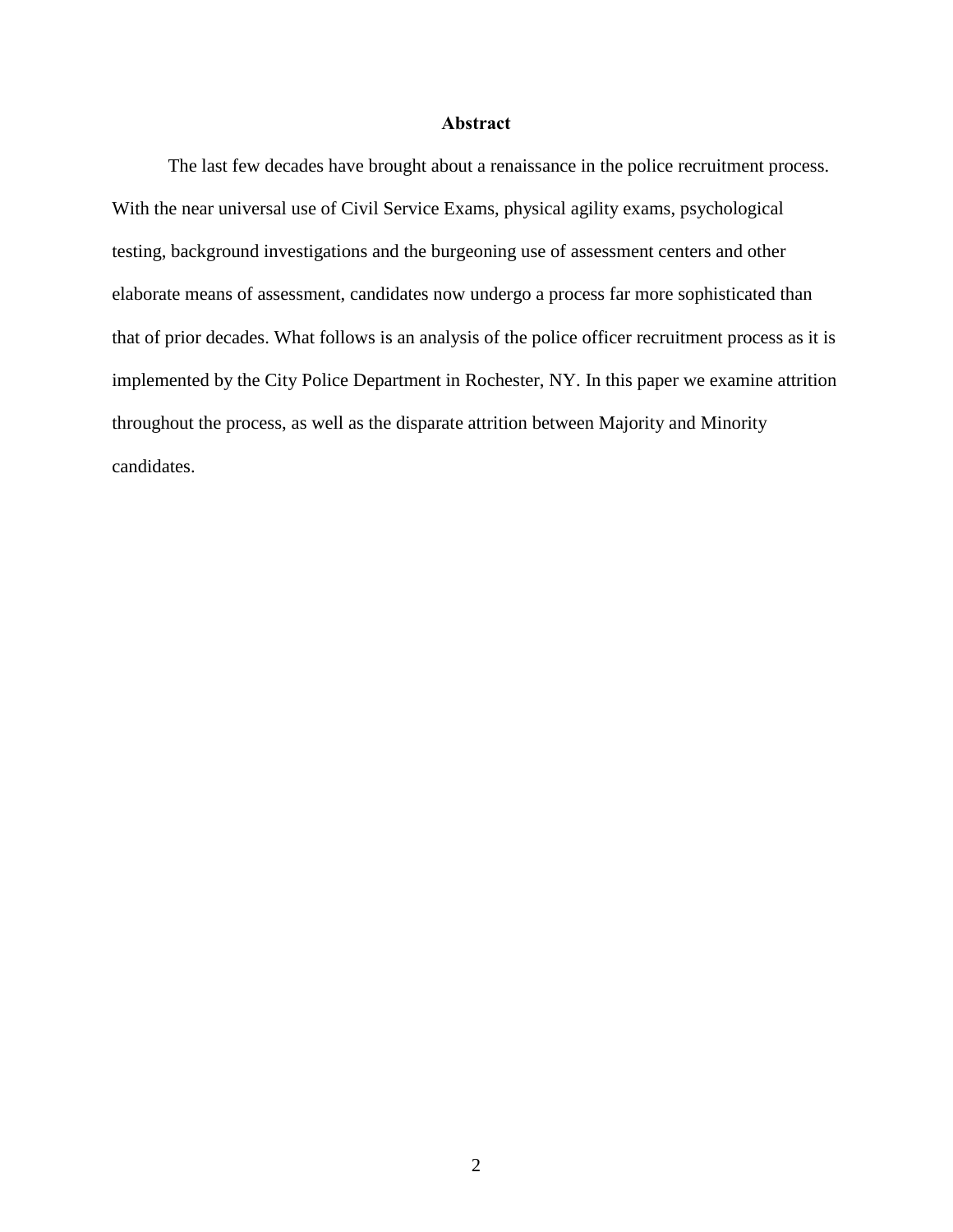In 1973 the National Advisory Committee on Criminal Justice Standards and Goals suggested that in the process of hiring police officers departments utilize a screening system that includes an oral interview, background check, physical exam, as well as tests of psychological, personality, and cognitive ability (Sanders, Hughes, & Langworthy, 1995). Over the last forty years the screening process for police officer applicants has evolved to replace the favoritism of yesteryear (Decker & Huckabee, 1999). The most common screening processes of today include the Civil Service Exam, physical agility tests, psychological examinations and interviews, medical examinations, situational tests, polygraph examinations, assessment centers, and comprehensive background investigations (Jordan, Fridell, Faggiani, & Kubu, 2009; Decicco, 2000; Alpert, 1991).

 For nearly two centuries the primary mode of police officer candidate selection has been the screening-out model. Under this multiple hurdle approach applicants must pass a number of tests and those who are not able to do so are no longer considered (Jordan, Fridell, Faggiani, & Kubu, 2009; Metchik, 2000; Sanders, Hughes, & Langworthy, 1995). The reasoning behind this model is the belief that applicants who are able to pass every test must have the highest potential for success (Jordan, Fridell, Faggiani, & Kubu, 2009; Poland, 1978). When applying a screeningout model the benefits are clear: only a small percentage of individuals can pass every test given (Decicco, 2000). The screening out model serves to remove applicants who display problematic behavior – reducing the likelihood of hiring Police Officers who would be unsuccessful in their duties (Decicco, 2000; Sanders, Hughes, & Langworthy, 1995; Hogue, Black, & Sigler, 1994).

 This study was conducted to ascertain at which steps Rochester Police Department applicants are most likely to drop out. Data was obtained from Rochester's Bureau of Human Resource Management on the recruitment process from 2000 through the hiring process for the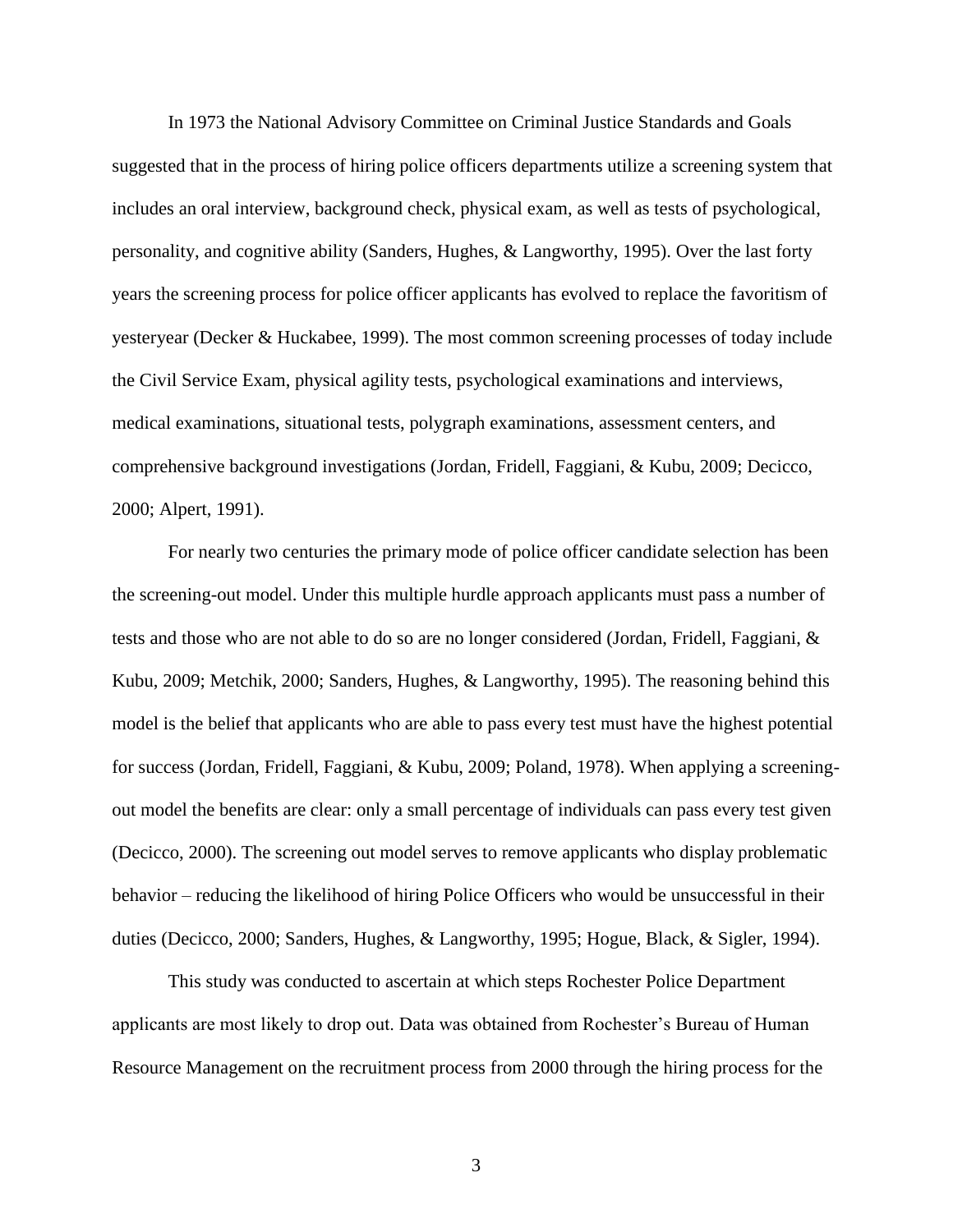May 2008 exam – a total of ten recruitment classes. While there were two more recent recruitment groups listed these were not included as one was still in the recruitment process and no individuals were hired from the other. The two main goals in conducting this study were to determine the attrition of individuals by Majority/Minority status at each recruitment hurdle and to identify the points at which applicants were most inclined to be unsuccessful.

 Appendix A illustrates six unique variables within the Rochester Police Department hiring process. Each step is listed, from the total number of initial applicants to those who were hired. Every step is proportional in size to its immediate predecessor; if 62% of individuals passed an applicant hurdle it would be shown as .62 times the size of the prior step. Time is illustrated through proportion as well: differential lengths based on the total number of days between each application hurdle. There are five steps which make up the Background Process: the Psychological Exam, Medical Exam, Psychological Interview, the Polygraph/Personal Interview, and the Background Investigation which consists of, among other things, credit and reference checks as well as educational and military history. Data on attrition rates were available for the Medical, but not for the remaining steps that make up the Background Process. While we were unable to display attrition for each of the four steps, the steps are illustrated in Appendix A as to where they occurred during the Background Process and approximately how long they ran for. Attrition by Minority/Majority status is shown in the pie charts and a table illustrates the difference in attrition between the two groups. Candidates identify their race; any who list themselves as White/Non-Hispanic are considered Majority, Minority candidates include African Americans, Asians, Hispanic, and Native American.

 Before an individual is eligible to apply for the Civil Service Exam he must first meet a number of prerequisites. In Rochester the prerequisites to be considered for the Civil Service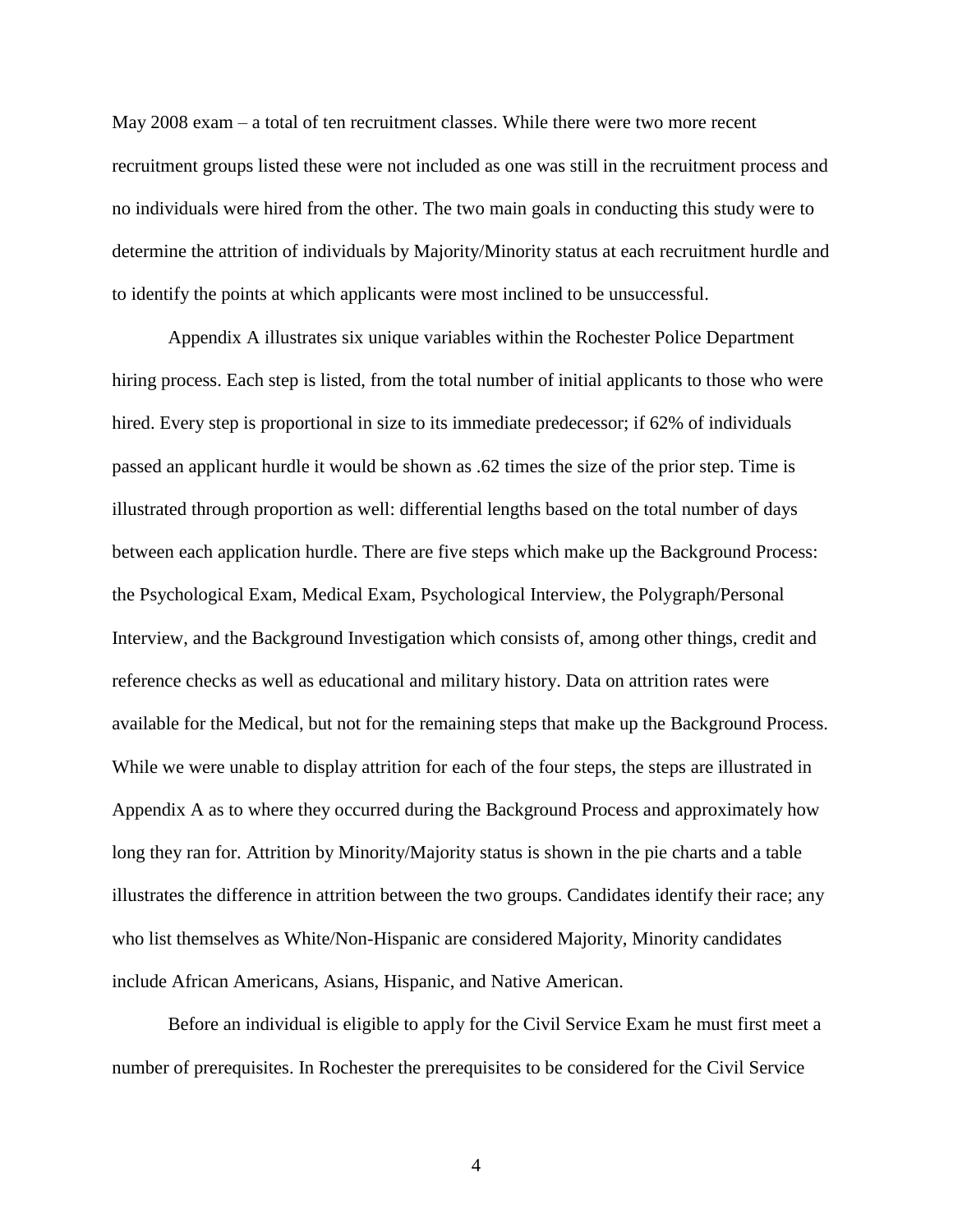Exam are as follows: an education which has resulted in a minimum of a High School Diploma or GED, US Citizenship, are between the ages of 19 ½ and 35, a valid driver's license, no felony convictions, good physical condition, and strong moral character (City of Rochester Website, N.D.). As can be seen in Appendix A, a total of 15,553 individuals applied between 2000 and 2008 (excluding those who participated in the November, 2008 exam) for the Rochester Civil Service Exam and met these prerequisites. All of those 15,553 were invited to participate in the Civil Service Exam.

 The Civil Service Exam is a measurement tool that identifies an applicant's ability to comprehend and interpret the myriad of scenarios he may face as an officer (Metchik, 2000). In the Rochester Police Department this test is held on a Saturday approximately forty days after applications are closed. In our chart, this step serves as an introduction of available racial data. Majority candidates make up 75% of the total number of individuals who appeared for the Civil Service Exam while the remaining 25% is comprised of Minority candidates. Unfortunately, there is no information available on the racial makeup of attrition between the steps "Total Applied" and "Appeared for Civil Service Exam." Available data does indicate that 4,242 individuals – 27% of all applicants – who applied for the Civil Service Exam did not appear for the subsequent test; such a great drop off in attendance should be examined later on in greater detail.

 Of those who passed the Civil Service Exam 80% were Majority candidates and the remaining 20% were Minority candidates. 9,439 of the 11,311 applicants who appeared for the exam passed: approximately 83%. Of all Majority candidates who appeared for the Civil Service Exam 10.71% failed. While that number may seem high it pales in comparison to the total number of Minority candidates who failed: 34.08%. As we lack sufficient data to fully assess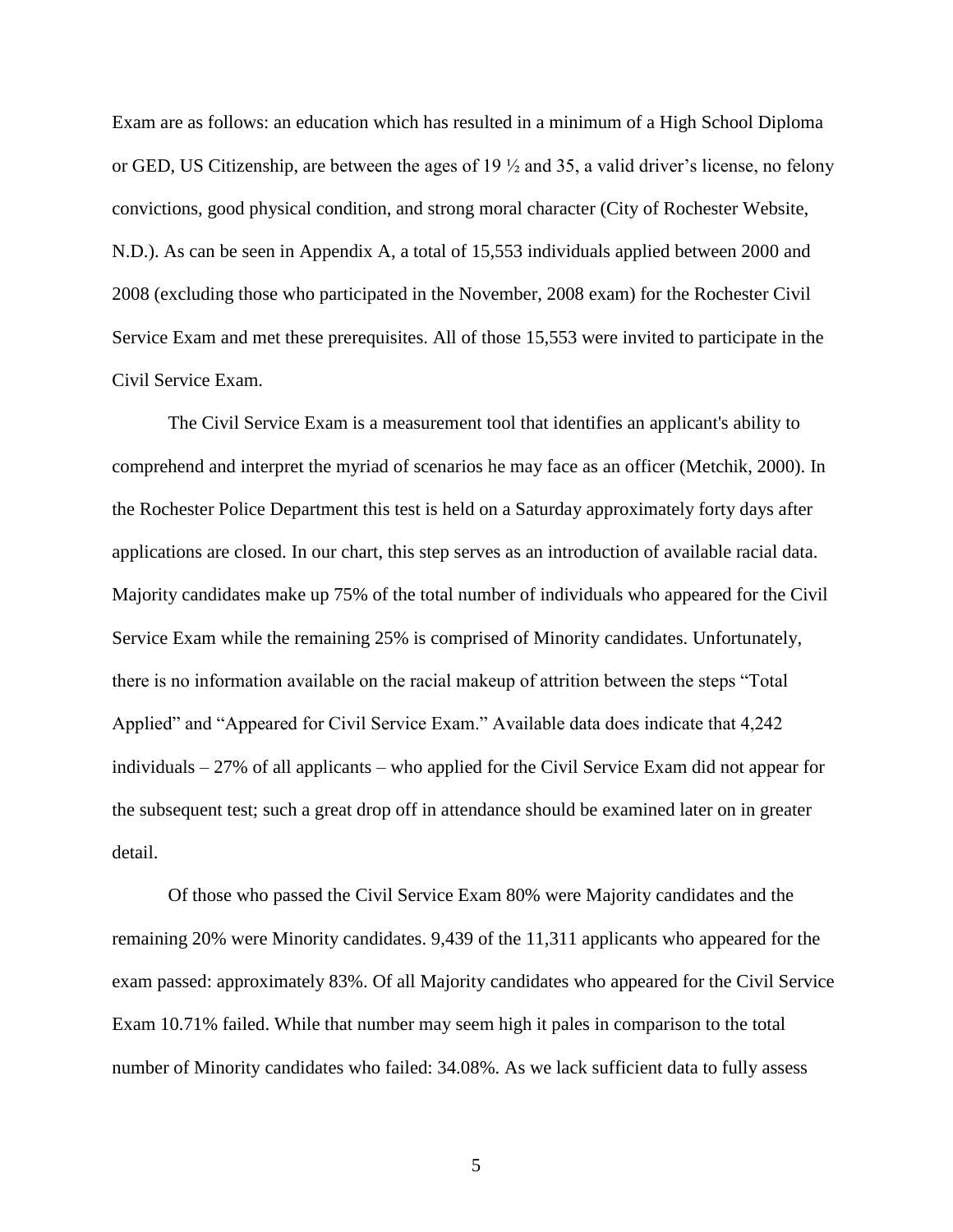attrition by race it would be unwise for us to make any inferences on the differential failure rates between Majority and Minority candidates at this point in time besides acknowledging that there is a significant difference between the two.

Only candidates who pass the Civil Service Exam are invited to the Physical Agility Exam. The processing of Majority candidates above a certain score helps the Rochester Police Department to decrease the costs of the pre-employment process while evening out the number of Majority and Minority candidates. This step is essentially passive in that applicants will only become aware of whether or not they continue on by their subsequent invitation to the Physical Agility Exam. At this point in time all Minority applicants who achieve a passing score (70 or above) are invited to the Physical Agility Exam. Depending on hiring needs, Majority candidates with a passing score of between 75% and 90% are invited to the Physical Agility Exam. The recent need for more officers in Rochester resulted in the lowering of the processing score for Majority candidates.

The Rochester Police Department has operated under a court-ordered Consent Decree since the early 1970s. This decree stipulates that for every four candidates hired one Minority candidate must be hired. In order to comply with Rochester Police Department's Consent Decree, of the 6,420 individuals who were "Invited to Agility Exam" 69% were Majority candidates and 31% were Minority candidates. Of all Majority candidates who passed the Civil Service Exam 41.71% were not invited to the Physical Agility Exam. Only 68% of the individuals who passed the Civil Service Exam were invited to the Physical Agility Exam.

As with most departments the Rochester Police Department utilizes a Physical Agility Exam in their screening process. While there are a number of exercises used by departments including pull-ups, pushups, sit-ups, a 1.5 to 2 mile run, obstacle courses, tests of hand strength,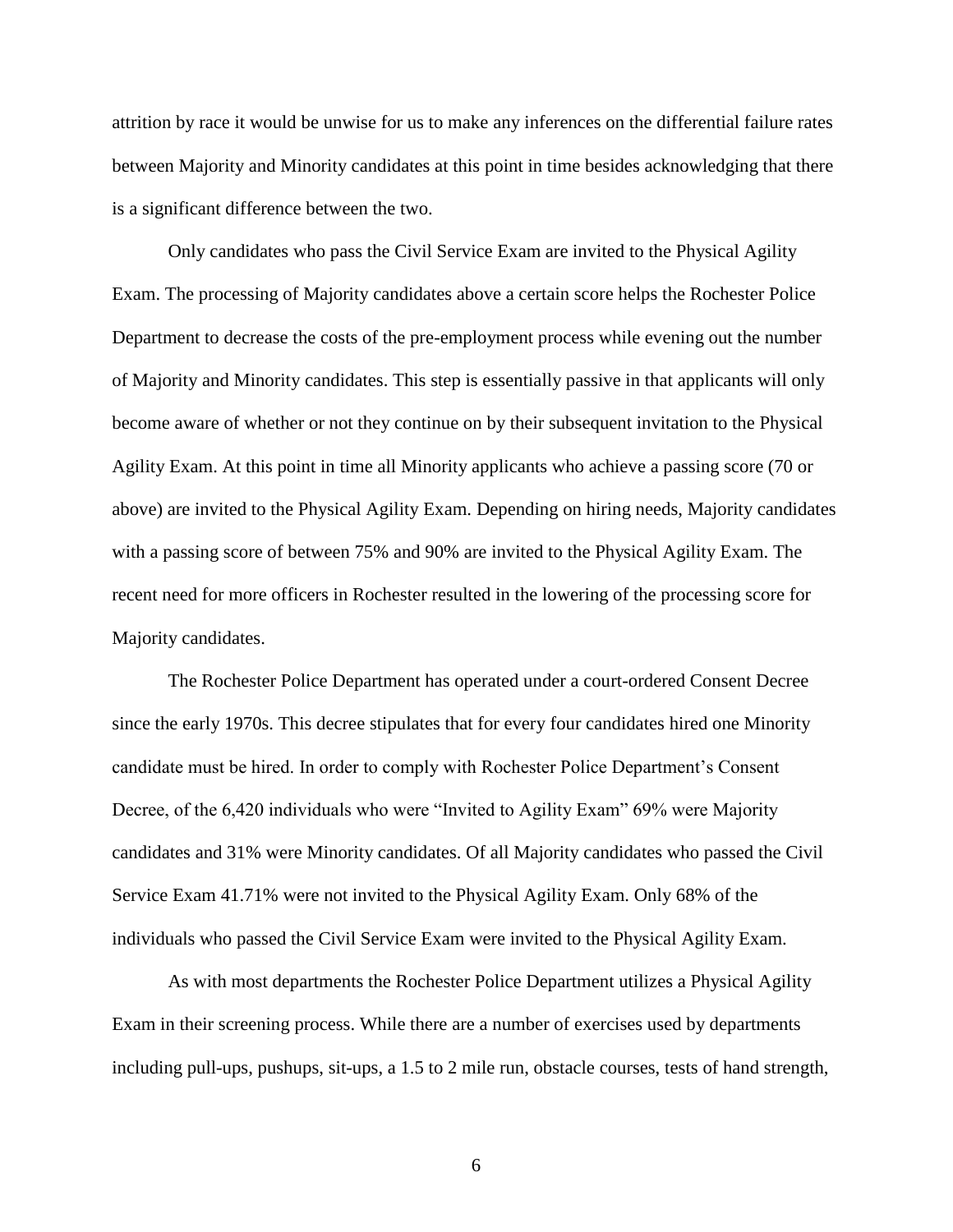bench presses, and the sit-and-reach; many of these tests have a disparate impact on female applicants (Decicco, 2000; Ash, Slora, & Britton, 1990). To counter this, the Rochester Police Department uses the "Cooper Standards" in their Physical Agility Exam; this provides an equal assessment of strength for men and women (Jordan, Fridell, Faggiani, & Kubu, 2009). The Rochester Police Department's Physical Agility Exam is comprised of pushups, sit-ups, and a 1.5 mile run. This exam typically takes place one month after candidates are invited to the Physical Agility Exam. Of the 6,420 individuals who were invited to the Physical Agility Exam 3,286 appeared: 51%. Sixty nine percent of all applicants who appeared for the Physical Agility Exam were Majority candidates and the remaining 31% were Minority candidates. Of all Majority candidates who were processed and invited to the Physical Agility Exam 42.9% did not appear; of all Minority candidates who were processed and invited 45.27% did not appear.

 Sixty one percent of all individuals who appeared for the agility exam passed. Of these, 75% were Majority candidates and 25% were Minority candidates. 50.25% of all Minority candidates who appeared for the agility exam failed it, while 34.23% of all Majority candidates who appeared for the exam failed. The Rochester Police Department recently tried to address the general lack of appearance at the Physical Agility Exam by changing its location from a college in the suburbs of Rochester to a high school located in the city. This may help to ameliorate many of the travel concerns of those in the city without reliable transportation. It would be highly beneficial if this recent data on attendance rates were examined to see how it compares with our listed rates. One other possible means to address attrition at this step in the recruitment process may be to examine the past data on applicant attendance and to identify specific days and times when applicants are most likely to both appear for the exam and pass it. Other ways the Rochester Police Department has addressed the lack of attendance include providing handouts on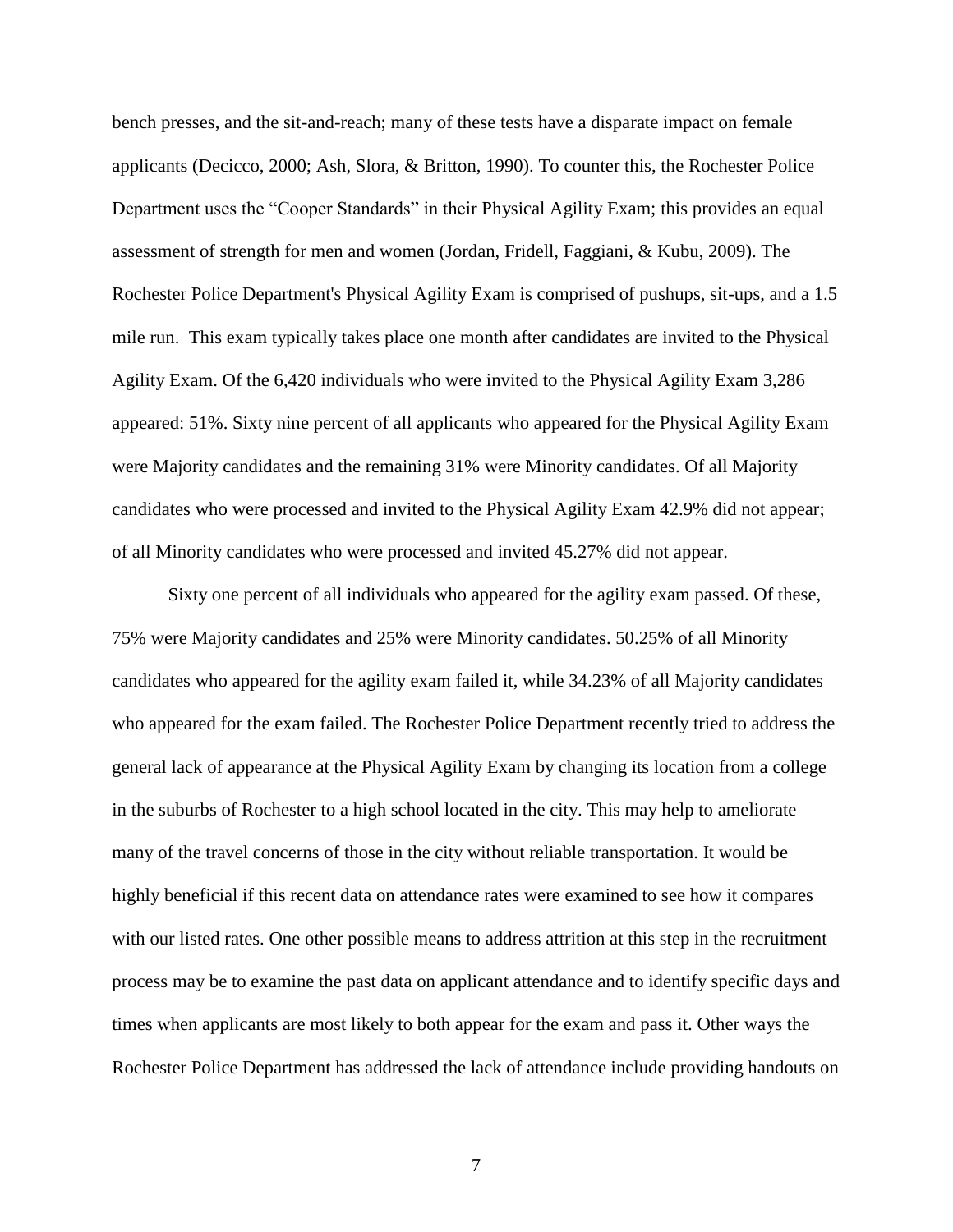the Physical Agility Exam after candidates have completed the Civil Service Exam, hosting Physical Agility Workshops, providing videos on their website which illustrate the proper way to perform each exercise, and contacting applicants through both Hyper-Reach and manual phone calls.

 The Background Process serves to determine whether an applicant has a suitable history to be a police officer; such invasive measures are utilized to ensure that only qualified individuals are hired as officers (Decicco, 2000; Poland, 1978). By questioning an applicant on his educational level, residency, employment record, drug use, alcohol use, credit history, and then verifying each piece of information, departments are able to determine the overall honesty with which applicants report information on themselves (Decicco, 2000). As can be seen in Appendix A, the Rochester Police Department begins their Background Investigation as soon as applicants pass the Physical Agility Exam. This process continues until an applicant is, or is not, hired. Once an applicant successfully completes the Physical Agility Exam he is required to provide the police with biographical information on himself. The candidate is then provided with a conditional offer of employment and is scheduled for the Psychological and Medical Exams.

Although the Medical Exam can occur several weeks after Psychological Tests have begun, the fact that data it is listed as separate from the Background Investigation necessitates the explanation of it prior to the attrition which occurs during the remaining portions of the Background Investigation. The exam utilized by the Rochester Police Department consists of a hearing test, a myriad of sight tests, reflex tests, an electrocardiogram, and a drug test. Ninety five percent of all individuals who passed the Physical Agility Exam passed the Medical Exam. Of all individuals who passed the Medical Exam, 75% were Majority and 25% were Minority candidates. Of all Minority candidates who passed the Physical Agility Exam, 6.79% failed the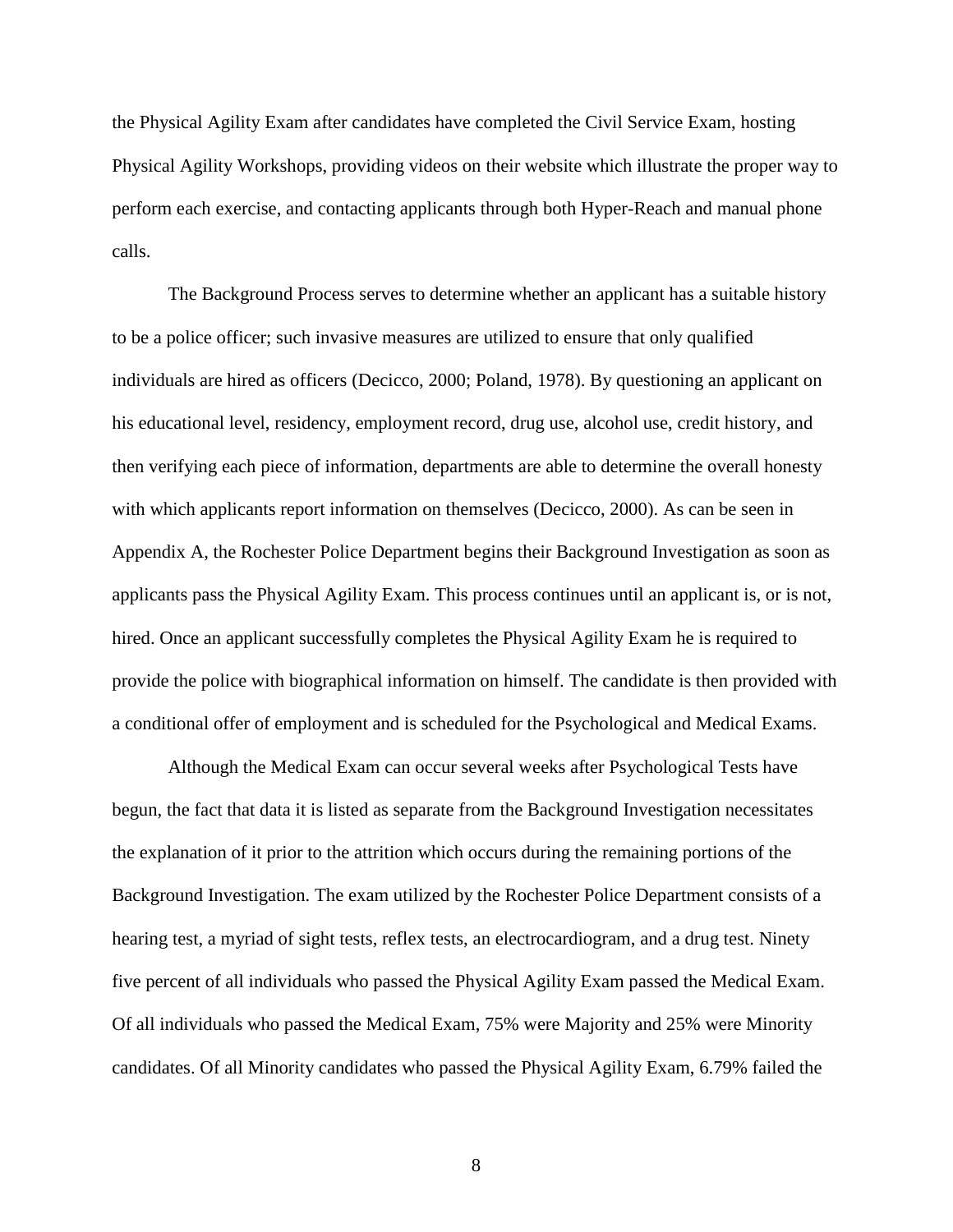Medical; this is similar to the 5.00% of all Majority candidates who passed the Physical Agility Exam and subsequently failed the Medical.

 The Rochester Police Department performs a battery of psychological tests in the first few weeks after candidates have completed their Physical Agility Exams. Three psychological tests are administered: the revised Minnesota Multiphasic Personality Inventory, the California Personality Inventory, and the Inwald Personality Inventory. These tests serve primarily to identify a candidate's negative personality traits and their propensity for corruption (Ho, 2005). The Wonderlic Personnel Test – a brief intelligence test – as well as an in-house created biological data form are also administered at this point in time.

 While the use of psychological testing has been justified in court over the years, there are three problems inherent in how such measures are utilized. Research has indicated that false positives occur fairly often in the use of psychological testing – individuals are rejected who would have been acceptable if hired (Metchik, 2000; Hiatt & Hargrave, 1988; Hargrave & Hiatt, 1987). As they are now, psychological tests do not distinguish between those who would be average officers and those who would be exceptional officers (Metchik, 2000). Even if departments know what they want in an officer the tests primarily focus on identifying what they do not want (Hogue, Black, & Sigler, 1994). Finally, psychological measures are frequently validated through police academy performance – this validation does not necessarily reflect an officer's actual performance in the field (White & Escobar, 2008; Metchik, 2000).

 The Rochester Police Department has tried to address a number of the aforementioned issues by having all applicants who participate in the Psychological Test participate in a Psychological Interview that occurs in the weeks following the Test. The Psychological Interview allows the applicant to explain any confusion which may have arisen while he was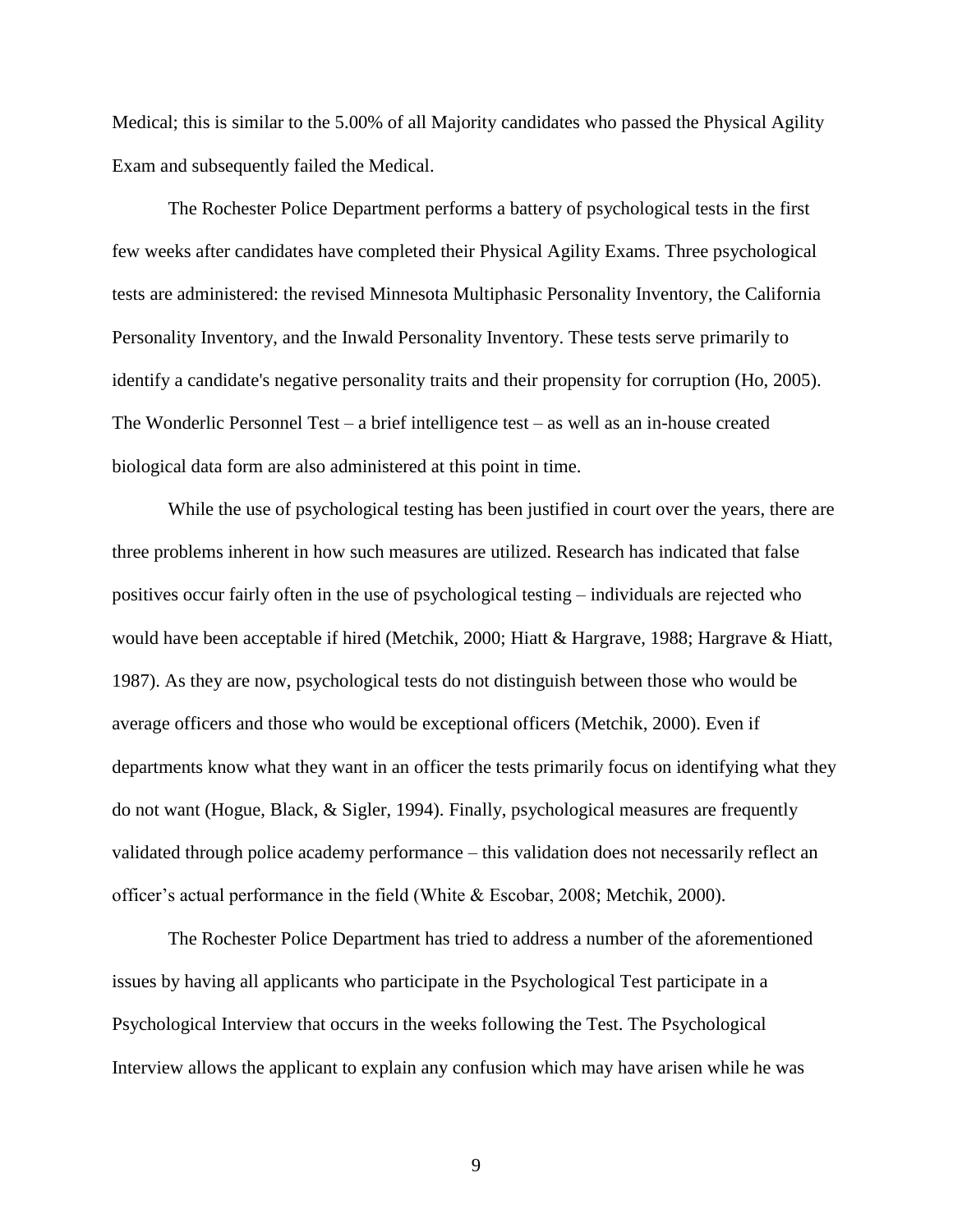taking the test; this also provides the psychologist a grasp on the applicant's overall mental health and suitability for the position. While psychologist recommendations are not legally binding, many departments trust their decisions (Ho, 2001).

 Although usage of the polygraph is prohibited in the private sector it is still allowed in police recruitment (Decicco, 2000). For the Rochester Police Department the polygraph is utilized in conjuncture with the Personal Interview beginning approximately one month after the Psychological Interviews have been completed. It is employed largely as a means to determine whether applicants are as honest as they have purported themselves to be (Hogue, Black,  $\&$ Sigler, 1994). Ironically, as one Rochester Lieutenant stated, some individuals have been unsuccessful in the polygraph due to untruthful statements which, if they were truthful, would not have necessarily been reason for disqualification. At the point the polygraph is employed the Background Investigation has been active for several months – officers know most of the information they need to about the applicant, they just want to ensure that the applicant is truthful.

 By its very nature the screening model is highly bureaucratic; it is designed to remove applicants in a swift manner without any attention given to mitigating factors (Vest, 2001). Between 2000 and 2008 the Rochester Police Department hired a total of 334 individuals who were deemed eligible for the position, a number considerably smaller than the initial 15,553. Of those applicants hired, 84% were Majority and the remaining 16% were Minority. Of all Majority candidates who had passed all prior application hurdles 56.13% were not hired for an unlisted reason while 22.79% of the remaining Minority candidates were not hired for an unlisted reason. These unlisted reasons include, but are not limited to: military and educational deferment.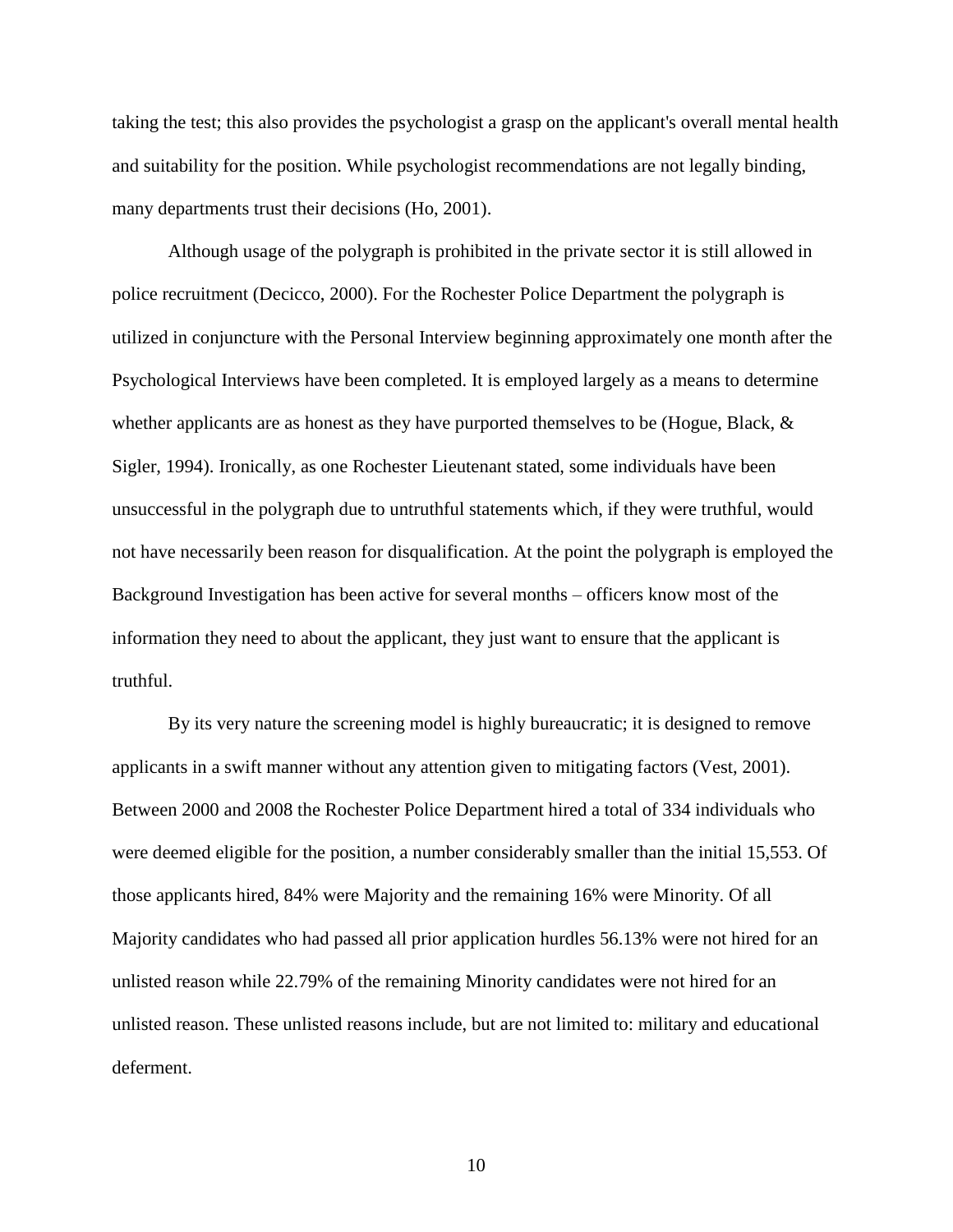At approximately nine months the police application process for Rochester remains lengthy. Although the first three months of this process involves the administration and processing of the Civil Service Exam – bringing the total time that the Rochester Police Department is in control of this process down to six months – the total length of the process appears to promote applicant dropout (Decker & Huckabee, 1999). At 589 candidates, the number of individuals who have officially withdrawn from the process is small. Only 9.17% of all applicants who were Invited to the Agility Exam subsequently withdrew, but if we compile the total number of individuals who officially withdrew with those who did not appear for the Civil Service Exam and who were eligible for the Agility Exam but did not appear we would have an exponentially greater number. A total of 7,376 individuals fit into the prior three categories. This means that, between 2000 and 2008, of all those who were involved in the police application process for the Rochester Police Department a total of 47% dropped out on their own volition.

 The ultimate goal of recruitment is to hire the best possible candidates; it is frequently assumed that the larger applicant pool a department has, the greater choice they will have when it comes to hiring decisions (White & Escobar, 2008; Ho, 2005). Of course, a large applicant pool is not necessarily the most ideal of scenarios; departments should focus on the quality of applicants, rather than quantity (Decicco, 2000; Decker & Huckabee, 1999). It seems as though the greatest impediment in the application process is the lack of a proper definition of what a police officer's role is in society. While officers have been portrayed in a number of different fashions, the media most frequently promotes them as crime fighters. Such a role does not fully encapsulate all of the duties an officer performs. Departments need to inform the public of what they realistically wish to see in applicants and applicants need to be made aware of what policing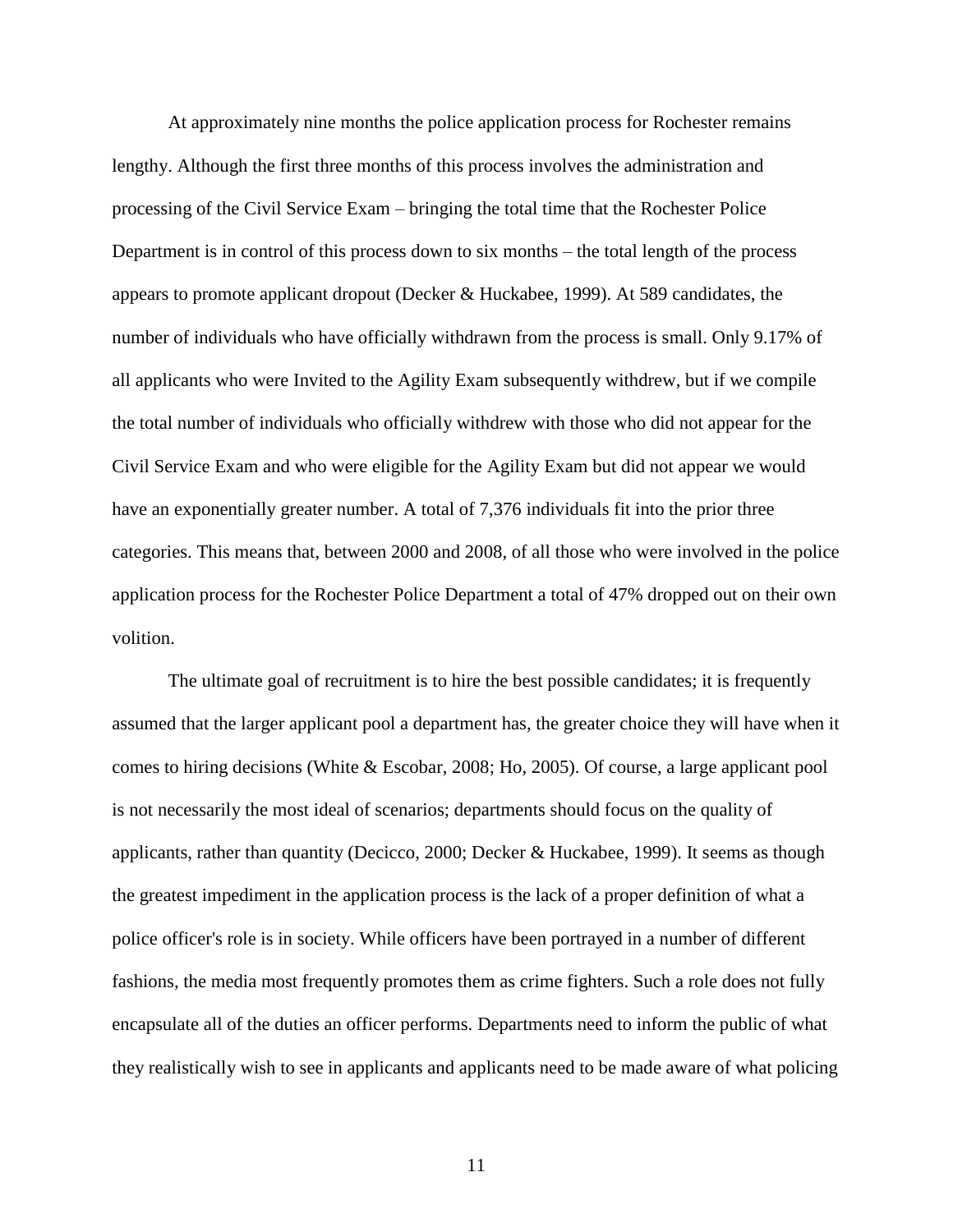entails (Vest, 2001). It seems likely that those who apply for the position with only a fraction of the knowledge of what policing entails will be at a higher risk for becoming disenchanted and subsequently dropping out of the process than those who are well informed (White & Escobar, 2008).

 In the last fifty years the recruitment process has changed exponentially (Sanders, Hughes, & Langworthy, 1995). Departments are working continuously to develop applicable measures to test applicants with, including psychological tests designed to screen-in desirable candidates as well as tests designed specifically to assess police officer applicants (Inwald, 2008; Poland, 1978). If continual effort is put forth to ensure quality in the screening process this will only serve to aid departments in achieving greater applicant pools (Ho, 2005; Vest, 2001; Decker & Huckabee, 1999).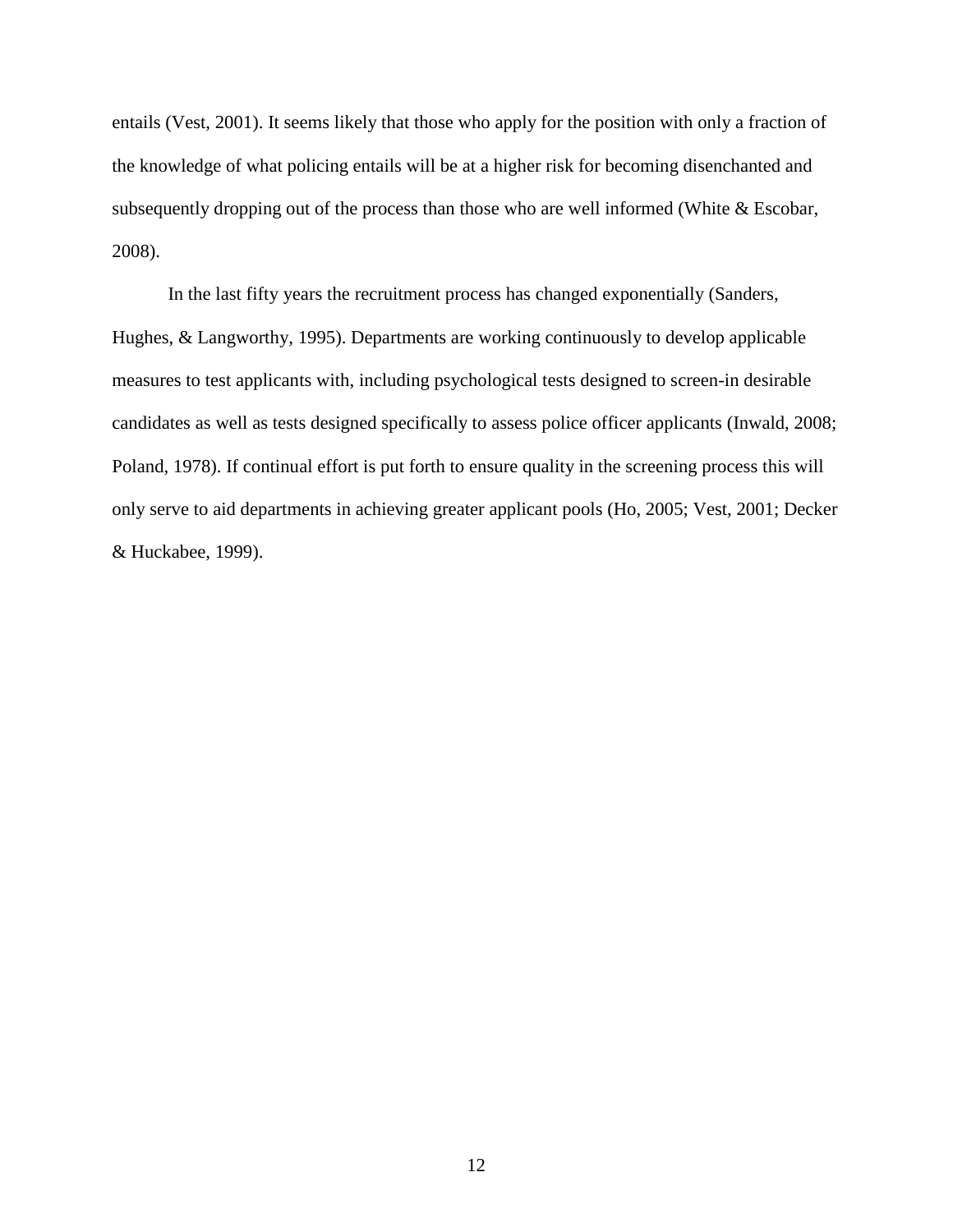## **Works Cited**

- Alpert, G. P. (1991). Hiring and promoting police officers in small departments The role of psychological testing. *Criminal Law Bulletin, 27*, 261 – 269.
- Ash, P., Slora, K. B., & Britton, C. F. (1990). Police agency officer selection practices. *Journal of Police Science and Administration, 17*(4), 258 – 269.

City of Rochester Website. (N.D.). *Rochester Police Department police officer requirements*. Retrieved January 11, 2010, from <http://www.cityofrochester.gov/article.aspx?id=8589936732>

City of Rochester Website. (N.D.). *Rochester Police Department police officer requirements*. Retrieved March 29, 2010, from <http://www.cityofrochester.gov/article.aspx?id=8589937332>

- Decicco, D. A. (December 2000). Police officer candidate assessment and selection. *FBI Law Enforcement Bulletin,* 1-6.
- Decker, L. K., & Huckabee, R. G. (1999). Law Enforcement hiring practices and narrowing the applicant pool: A case study. *Journal of Offender Rehabilitation, 29*(3/4), 57-70.
- Hargrave, G. E., & Hiatt, D. (1987). Law enforcement selection with the interview, MMPI, and CPI: A study for reliability and validity. Journal of Police Science and Administration,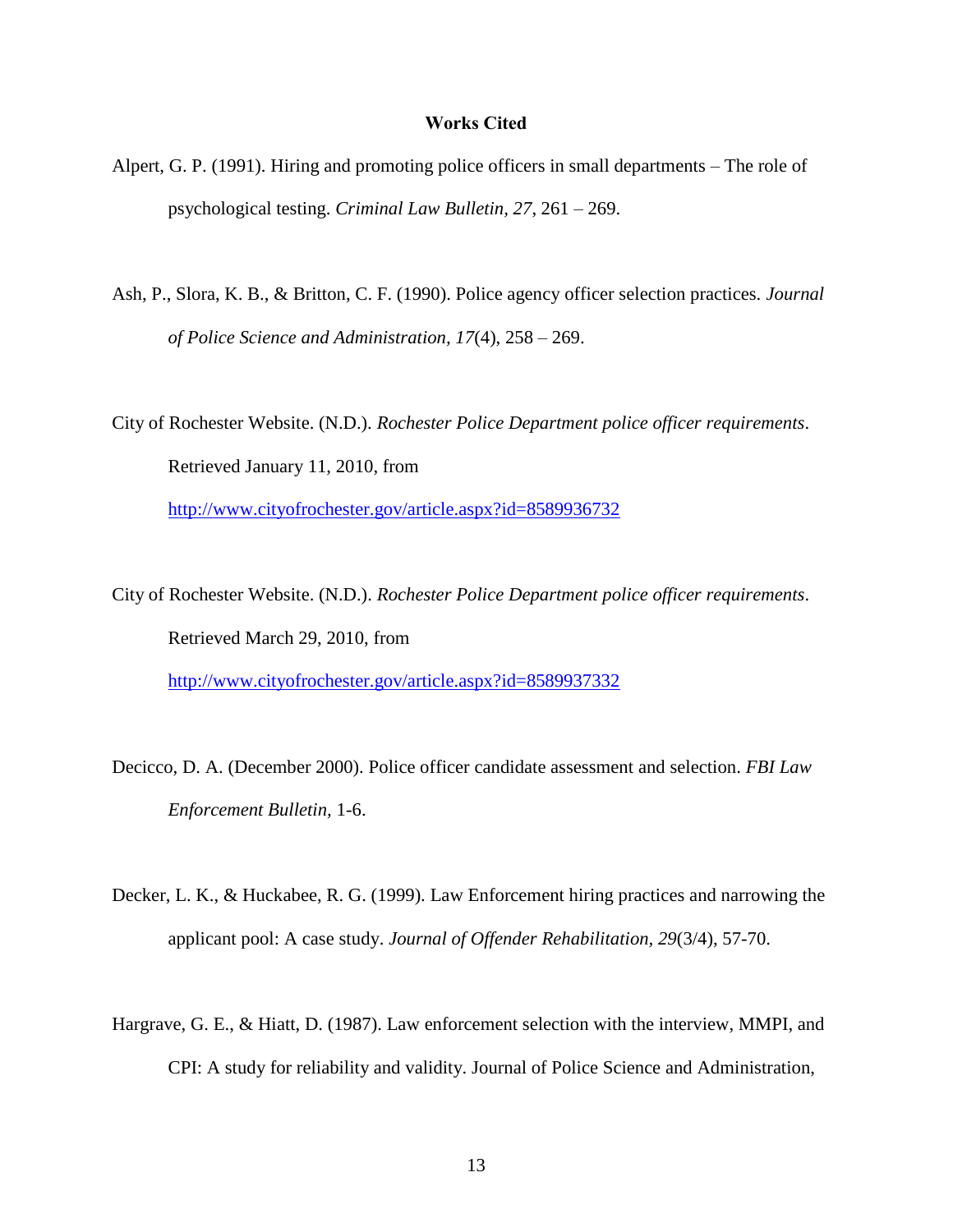- Hiatt, D., & Hargrave, G. E. (1988). MMPI profiles of problem peace officers. Journal of Personality Assessment, 52(4), 722-31.Ho. T., (2001). The interrelationships of psychological testing, psychologists' recommendations, and police departments' recruitment decisions. *Police Quarterly, 4*(3), 318-342.
- Ho. T., (2005). Do racial minority applicants have a better chance to be recruited in predominately white neighborhoods? An empirical study. *Police Quarterly, 8*(4), 454- 475.
- Hogue, M. C., Black, T., & Sigler, R. T. (1994). The differential use of screening techniques in the recruitment of police officers. *American Journal of Police, 13*(2), 113 – 124.
- Inwald, R. (2008). The Inwald Personality Inventory (IPI) and Hilson Research Inventories: Development and rationale. Aggression and Violent Behavior, 13, 298-327.
- Jordan, W. T., Fridell, L., Faggiani, D., & Kubu, B., (2009). Attracting females and racial/ethnic minorities to law enforcement. *Journal of Criminal Justice, 37*, 333-41.
- Metchik, E. (2000). An analysis of the "Screening Out" model of police officer selection. *Police Quarterly, 2*(1), 79-95.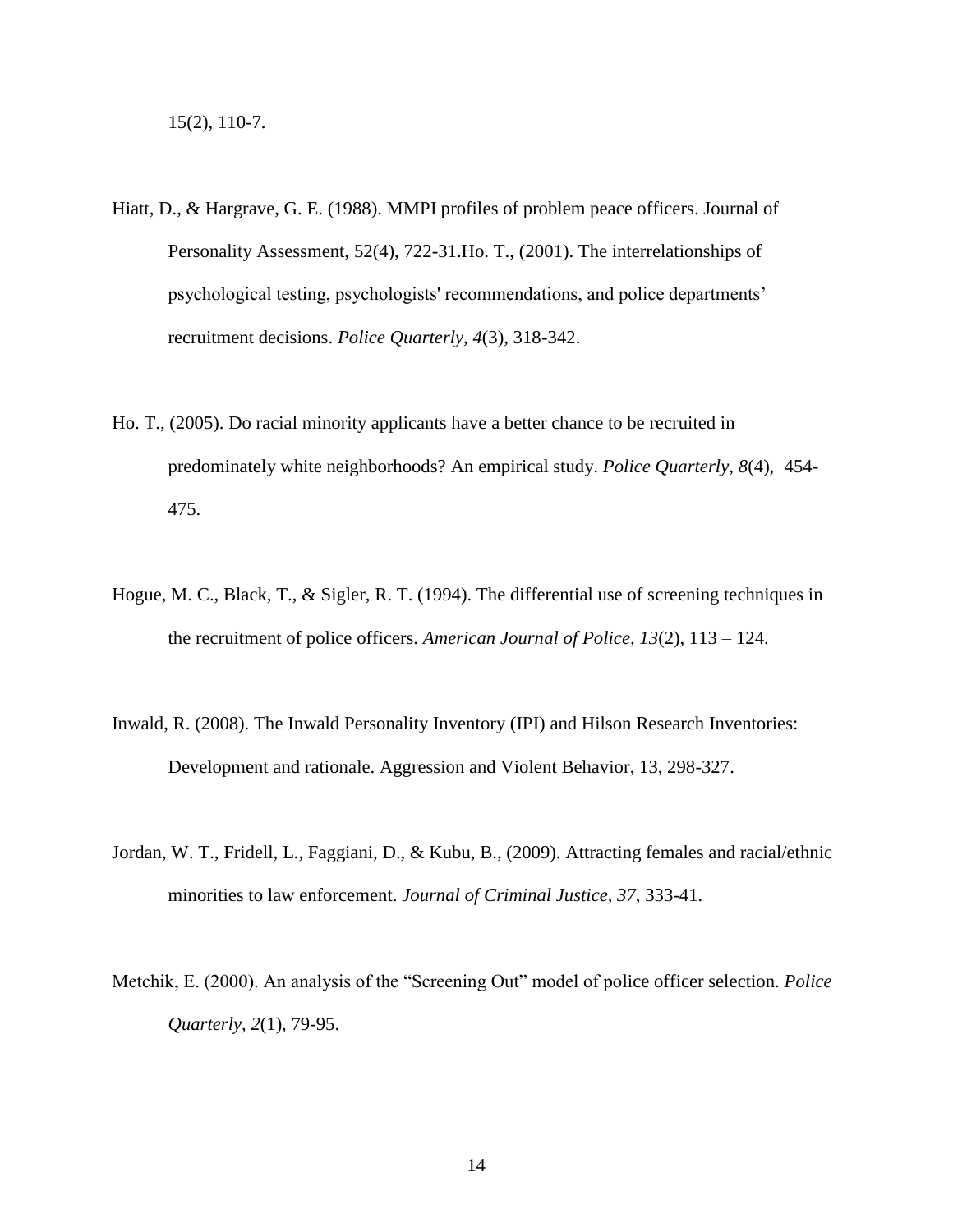- Poland, J. M. (1978). Police selection methods and the prediction of police performance. *Journal of Police Science and Administration*, *6*(4), 374 – 393.
- Sanders, B., Hughes, T., & Langworthy, R. (1995). Police Officer recruitment and selection: A survey of major police departments in the U.S.. *Police Forum,*  $5(4)$ ,  $1 - 4$ .
- Vest, G. (November 2001). Closing the recruitment gap: A symposium's findings. *FBI Law Enforcement Bulletin,* 13-17.
- White, M. D., & Escobar, G. (2008). Making good cops in the twenty-first century: Emerging issues for the effective recruitment, selection and training of police in the United States and abroad. *International Review of Law, Computers, & Technology, 22*(1-2), 119-134.